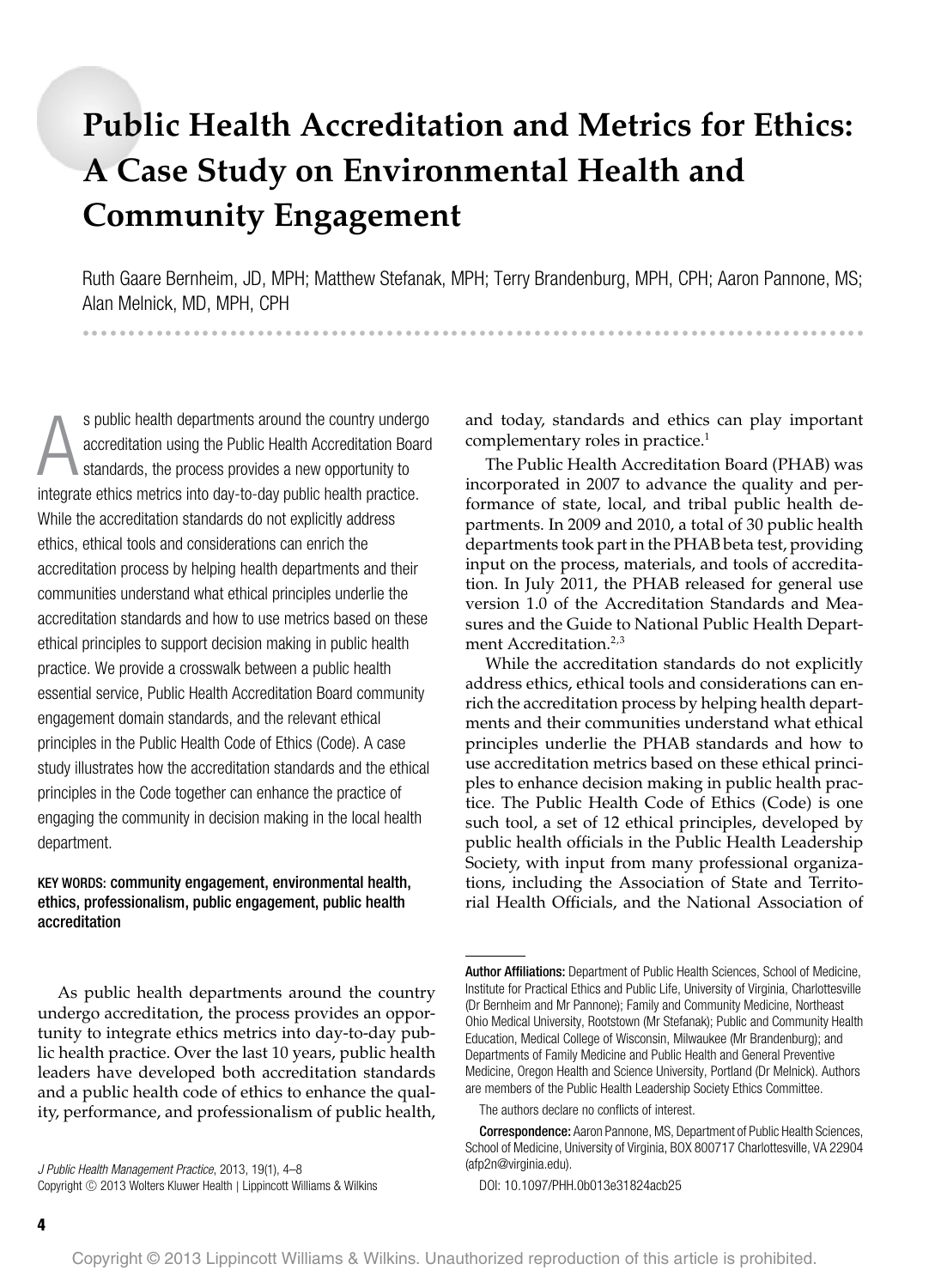County & City Health Officials, and the American Public Health Association.<sup>4</sup>

## ● **Crosswalk Between Public Health Accreditation Board Standards and Ethical Principles**

Both the PHAB standards and the Code, in part, provide guidance for public health institutions and departments, as well as professionals, about their responsibilities in practice (see Table 1 for a list of ethical principles in the Code). Implicit in both PHAB and Code is that public health effectiveness and professionalism are enhanced both by accountability and by trust, which includes a perception that public health professionals have the expertise, competencies, and consistency in

#### **TABLE 1** ● **Principles of the Ethical Practice of Public Health**

- 1. Public health should address principally the fundamental causes of disease and requirements for health, aiming to prevent adverse health outcomes.
- 2. Public health should achieve community health in a way that respects the rights of individuals in the community.
- 3. Public health policies, programs, and priorities should be developed and evaluated through processes that ensure an opportunity for input from community members.
- 4. Public health should advocate for, or work for the empowerment of, disenfranchised community members, ensuring that the basic resources and conditions necessary for health are accessible to all people in the community.
- 5. Public health should seek the information needed to implement effective policies and programs that protect and promote health.
- 6. Public health institutions should provide communities with the information they have that is needed for decisions on policies or programs and should obtain the community's consent for their implementation.
- 7. Public health institutions should act in a timely manner on the information they have within the resources and the mandate given to them by the public.
- 8. Public health programs and policies should incorporate a variety of approaches that anticipate and respect diverse values, beliefs, and cultures in the community.
- 9. Public health programs and policies should be implemented in a manner that most enhances the physical and social environment.
- 10. Public health institutions should protect the confidentiality of information that can bring harm to an individual or community if made public. Exceptions must be justified on the basis of the high likelihood of significant harm to the individual or others.
- 11. Public health institutions should ensure the professional competence of their employees.
- 12. Public health institutions and their employees should engage in collaborations and affiliations in ways that build the public's trust and the institution's effectiveness.

ethical values needed for the day-to-day management of public health activities. Table 2 provides a crosswalk between a public health essential service, the PHAB community engagement domain standards, the relevant ethical principles from the Code, and examples of ethical considerations and questions for accreditation metrics that are based on these ethical principles. As illustrated in Figure 2, health departments could use the ethics metrics (fourth column), which are based on the ethical principles (third column), to help achieve the PHAB standards (second column) in a substantial, principled way. For example, while the PHAB standards include documentation of community engagement through meeting minutes, agendas, and advertisements, rich descriptive answers to the complementary ethics metrics can ensure that meaningful community engagement has actually occurred.

What would constitute meaningful community engagement as informed by the ethical principles in the Code? In public health, public engagement is essential for developing and maintaining the social connections and relationships between public health professionals and the community—and as captured in the Code, community engagement is a way of obtaining the community's consent. The Code recognizes that society's trust in the authority of the public health profession is premised on public health professionals' consistent and transparent conduct aligned with commonly held community values.

Thus, meaningful community engagement depends on the particular context and is as much art as science. Seeking community consent for a particular issue, for example, would involve determining what a specific community would believe to be respectful and appropriate communication and participation, based on community values. The objectives, level of expertise, and available evidence for engagement, therefore, are situation dependent. Other relevant aspects of engagement include type of communication (eg, whether the communication is one way or two way), intention (eg, education, input, consensus), participants (citizens, community representatives, leaders, experts), structure (formal or informal), and outcome (eg, whether there is a specific decision or choice to be made).<sup>5</sup> Experts also suggest that when developing community engagement activities, one should assess the range of "problemsolving activities" in which a particular community might be involved, including problem definition, generation of solutions, implementation of the chosen solution, and dissemination of results.<sup>6</sup>

Ethical principles in the Code and ethics metrics based on them, therefore, can provide a frame of reference for public health officials when they assess what kind of activities would constitute meaningful community engagement. The goal is to not only satisfy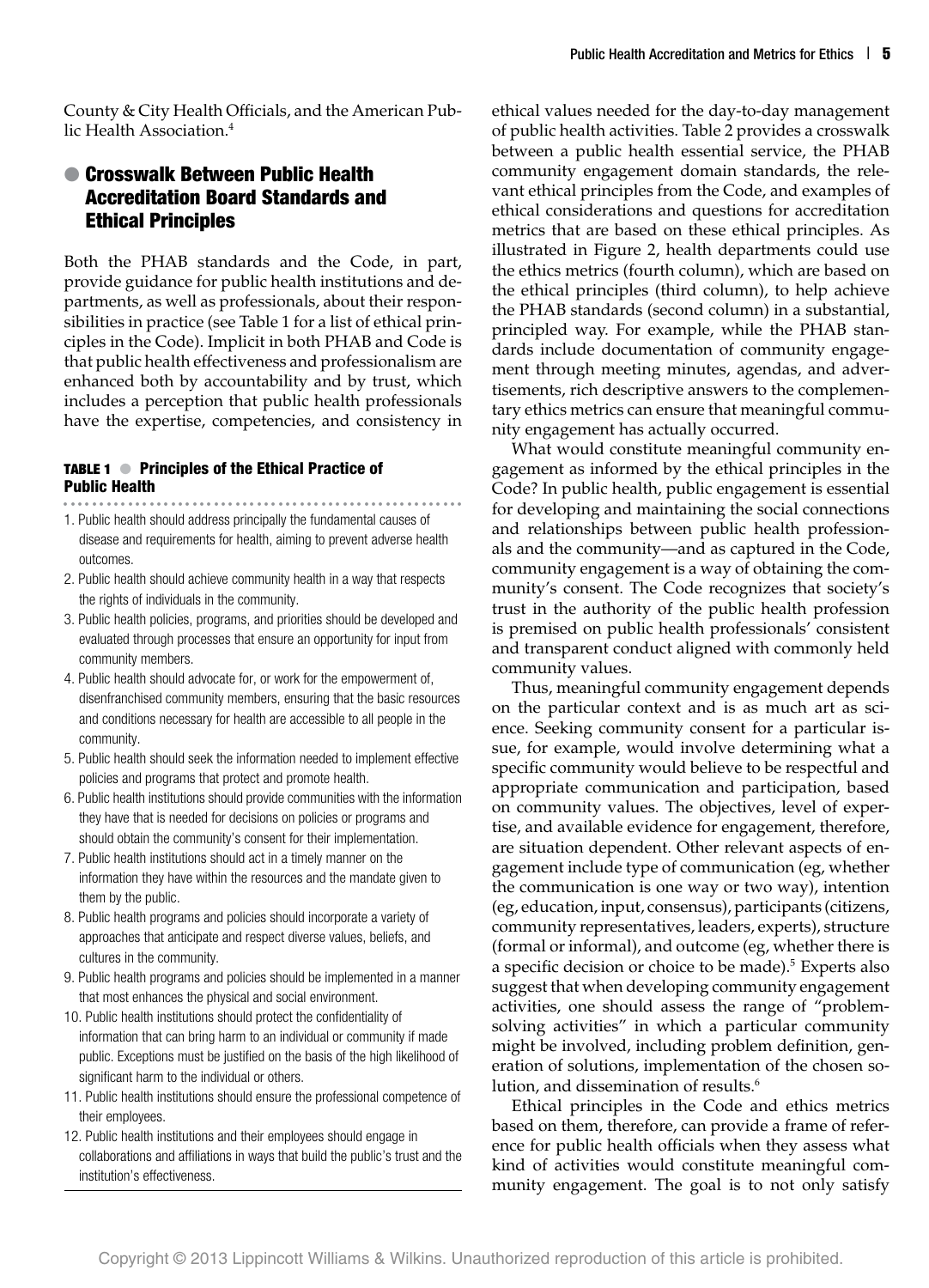| <b>Essential Services</b>                                                                              | <b>PHAB Standard</b>                                                                                                                                                                                                                                                                                                                                                                                          | <b>Ethical Principles</b>                                                                                                                                                                                                                                                                                                                                                                                                                                                                                                                                                                                          | <b>Metrics: Examples</b>                                                                                                                                                                                                                                                                                                                                                                                                                                                                                                                                                                    |
|--------------------------------------------------------------------------------------------------------|---------------------------------------------------------------------------------------------------------------------------------------------------------------------------------------------------------------------------------------------------------------------------------------------------------------------------------------------------------------------------------------------------------------|--------------------------------------------------------------------------------------------------------------------------------------------------------------------------------------------------------------------------------------------------------------------------------------------------------------------------------------------------------------------------------------------------------------------------------------------------------------------------------------------------------------------------------------------------------------------------------------------------------------------|---------------------------------------------------------------------------------------------------------------------------------------------------------------------------------------------------------------------------------------------------------------------------------------------------------------------------------------------------------------------------------------------------------------------------------------------------------------------------------------------------------------------------------------------------------------------------------------------|
| Essential Service 4.<br>Mobilize community<br>partnerships to identify<br>and solve health<br>problems | Domain 4. Engage with the<br>community to identify and<br>address health problems<br>Standard 4.1. Engage with the<br>public health system and<br>the community in<br>identifying and addressing<br>health problems through<br>collaborative processes<br>Standard 4.2. Promote the<br>community's<br>understanding of and<br>support for policies and<br>strategies that will improve<br>the public's health | Principle 3. Public health policies,<br>programs, and priorities should be<br>developed and evaluated through<br>processes that ensure an opportunity for<br>input from community members.<br>Principle 6. Public health institutions should<br>provide communities with the<br>information that they have that is needed<br>for decisions on polices or programs and<br>should obtain the community's consent<br>for their implementation<br>Principle 12. Public health institutions and<br>their employees should engage in<br>collaborations and affiliations in ways<br>that build the public's trust and the | 1. How is the "community" identified and<br>involved?<br>2. In what ways are the values of the<br>community elucidated and affirmed in the<br>definition of the health problem,<br>generation of solutions, implementation of<br>the solution and dissemination of the<br>results?<br>3. Is the context of the local community (eg.<br>history, availability of key stakeholders,<br>inclusion of underrepresented groups)<br>reflected in the type and structure of the<br>engagement techniques?<br>4. What is the public's level of trust after<br>engagement (as measured, for example, |
|                                                                                                        |                                                                                                                                                                                                                                                                                                                                                                                                               | institution's effectiveness.                                                                                                                                                                                                                                                                                                                                                                                                                                                                                                                                                                                       | in an evaluation of the attitudes of<br>engaged participants or by actions taken<br>to address stakeholder concerns)?                                                                                                                                                                                                                                                                                                                                                                                                                                                                       |

**TABLE 2** ● **Using Ethical Principles to Highlight Metrics for Community Engagement**

Abbreviation: PHAB, Public Health Accreditation Board.

accreditation standards but also to support professionalism in practice that builds "the public's trust and the institution's effectiveness" (Code of Ethics Principle 12).

#### ● **Case Study: Environmental Health**

The following case from practice illustrates a crosswalk between accreditation standards and the Public Health Code of Ethics, as interpreted by a local board of health's (BOH's) ethics advisory committee<sup>7</sup> (Table 3). The case involves a local health department issuing an order to a group of homeowners with septic systems to connect their homes to a newly installed sewer line. A community member complained that public health department was using coercion to support a practice that was neither transparent nor fair. The case review shows how "the state's use of its police powers for public health raises important ethical questions, particularly about the justification and limits of governmental coercion and about its duty to treat all citizens equally in exercising these powers."8(p171)

The local BOH asked its ethics advisory committee, composed of local residents with backgrounds in education, law, ethics, and the ministry, for a recommendation on the case. The BOH created the committee when it adopted the Code of Public Health Ethics. The committee discussed the case on the basis of the following background information: State law allows real estate developers to ask county commissioners to assess part of the cost of installing new sewer lines. Once the county commissioners issue an assessment, the developer negotiates the assessment with the county sanitary engineer, who agrees to a cost that the sanitary engineer deems reasonable and appropriate. The county then assesses a portion of the cost to each property owner along the sewer route. Each property owner must pay this assessment to the county when connecting to the new sewer. The sanitary engineer then reimburses the developer. State law also requires that property owners abandon their septic systems and connect to sewer lines when they become accessible. State law assigns local BOHs the duty to compel property owners to connect.

In the case, the BOH had issued connection orders to a group of homeowners along the route of a privately constructed sewer. After receiving these orders, several homeowners objected to the assessments. In particular, they objected to the lack of public notice of the developer's intention to install sewer lines and to some of the costs that the sanitary engineer had agreed to assess the homeowners. After hearing the homeowners' objections, the BOH agreed to stay its connection orders and ask its ethics advisory committee to address these specific questions:

- What redress should the BOH seek for homeowners who were not afforded the opportunity to review and comment on their assessments?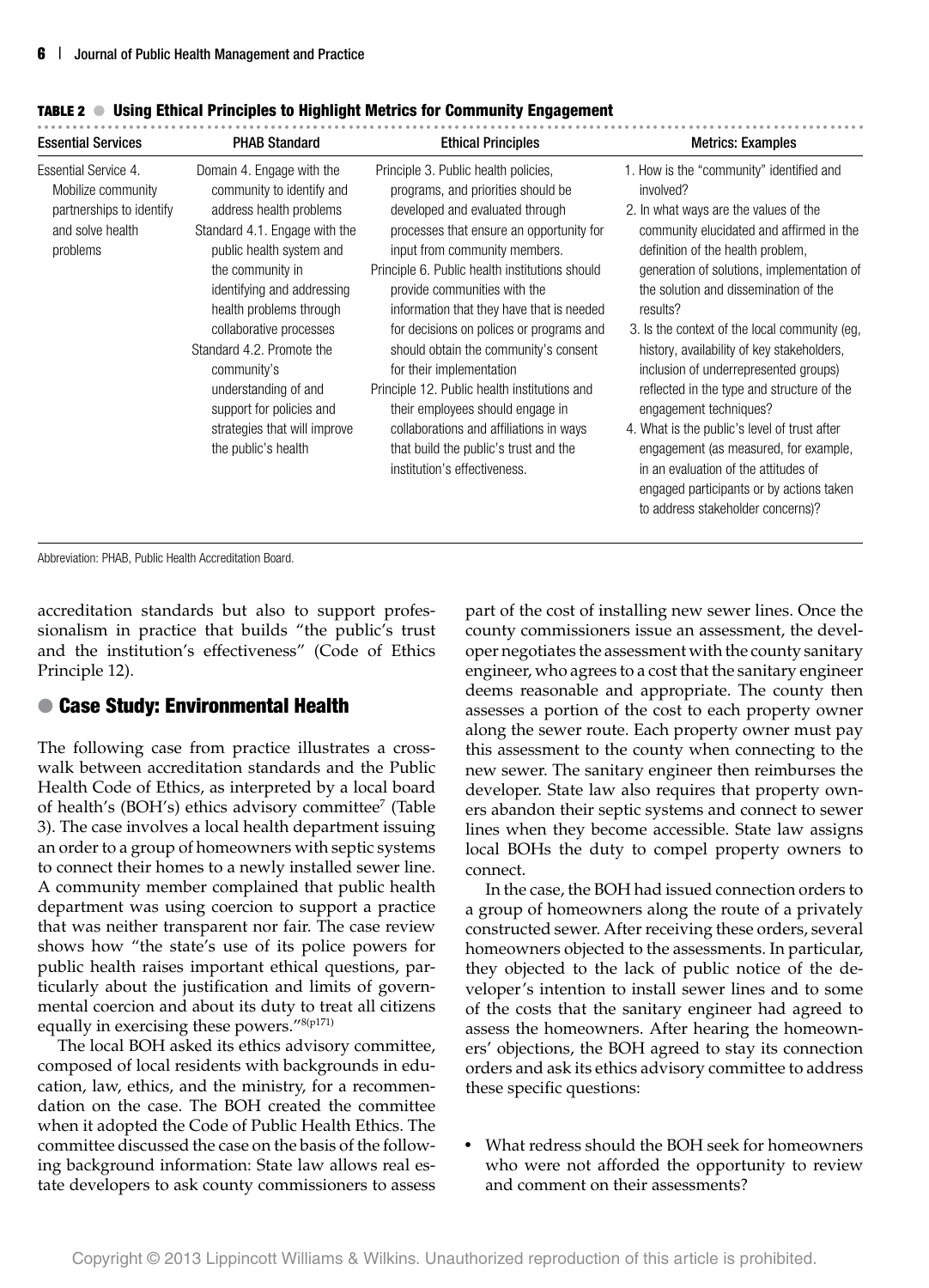## **TABLE 3** ● **Crosswalk for Case**

| <b>PHAB Standard</b>                                                                                                                                                                                                                                                                                                                                                                                                                                                                                                                                                                                                                                                                                                                                                                                                                                                                                                                                                                                                                                                                                                                                                                      | <b>Ethical Principles</b>                                                                                                                                                                                                                                                                                                                                                                                                                                                                                                                                                                                         | <b>Metrics: Case Study Examples</b>                                                                                                                                                                                                                                                                                                                                                                                                                                                                                                               |
|-------------------------------------------------------------------------------------------------------------------------------------------------------------------------------------------------------------------------------------------------------------------------------------------------------------------------------------------------------------------------------------------------------------------------------------------------------------------------------------------------------------------------------------------------------------------------------------------------------------------------------------------------------------------------------------------------------------------------------------------------------------------------------------------------------------------------------------------------------------------------------------------------------------------------------------------------------------------------------------------------------------------------------------------------------------------------------------------------------------------------------------------------------------------------------------------|-------------------------------------------------------------------------------------------------------------------------------------------------------------------------------------------------------------------------------------------------------------------------------------------------------------------------------------------------------------------------------------------------------------------------------------------------------------------------------------------------------------------------------------------------------------------------------------------------------------------|---------------------------------------------------------------------------------------------------------------------------------------------------------------------------------------------------------------------------------------------------------------------------------------------------------------------------------------------------------------------------------------------------------------------------------------------------------------------------------------------------------------------------------------------------|
| Domain 4. Engage with the community to identify and address health problems<br>4.2.2A. Engage the community about policies and strategies<br>that will promote the public's health.<br>Required documentation<br>Two examples of efforts to educate the community governing<br>entity and/or elected officials (eg, presentations, meeting<br>packets, press stories, event summaries, or other<br>documentation.                                                                                                                                                                                                                                                                                                                                                                                                                                                                                                                                                                                                                                                                                                                                                                         | 12. Public health institutions and their<br>employees should engage in<br>collaborations and affiliations in ways<br>that build the public's trust and the<br>institution's effectiveness.                                                                                                                                                                                                                                                                                                                                                                                                                        | The board of health appoints an ethics<br>advisory committee of local residents<br>to offer advice about the use of its<br>enforcement authority.                                                                                                                                                                                                                                                                                                                                                                                                 |
| Domain 5. Develop public health policies and plans<br>5.1.2A. Engage in activities that contribute to the development<br>and/or modification of public health policy<br>Required documentation<br>Documentation of the health department's contributions to<br>deliberations concerning public health policy.<br>5.1.3A. Inform governing entities, elected officials, and/or the<br>public of potential public health impacts, both intended<br>unintended, from current and/or proposed policies.<br>Required documentation<br>Documentation of the health department informing policy<br>makers and or the public about potential public health<br>impacts of policies that are being considered or are in place                                                                                                                                                                                                                                                                                                                                                                                                                                                                       | 9. Public health policies, programs, and<br>priorities should be developed and<br>evaluated through processes that<br>ensure an opportunity for input from<br>community members.<br>6. Public health institutions should<br>provide communities with the<br>information they have that is needed<br>for decisions on policies or programs<br>and should obtain the community's<br>consent for their implementation.<br>12. Public health institutions and their<br>employees should engage in<br>collaborations and affiliations in ways<br>that build the public's trust and the<br>institution's effectiveness. | The board of health affords homeowners<br>time at a public meeting to air<br>concerns about fairness and lack of<br>notice about being forced to connect<br>to privately constructed sewers.<br>The board of health recommends<br>changes to the process of assessing<br>the costs of privately constructed<br>sewers to neighboring property<br>owners.                                                                                                                                                                                          |
| Domain 6. Enforce public health laws and regulations<br>6.1.1A. Review laws to determine the need for revisions.<br>Required documentation<br>Reviews of public health laws or laws with public health<br>implications within last 3 years that include the following:<br>a. Evaluations of laws for consistency with public health<br>evidence-based and/or promising practices.<br>b. Documented use of model public health laws, checklists,<br>templates, and/or exercises in reviewing laws.<br>c. Documentation of input solicited from key stakeholders on<br>proposed and/or reviewed laws.<br>6.1.2A. Inform governing entity and/or elected/appointed<br>officials of needed updates/amendments to current laws<br>and/or proposed new laws.<br>Required documentation<br>Documentation of distribution of 2 written recommendations to<br>governing entity and/or elected/appointed officials<br>concerning amendments or updates to current laws and/or<br>proposed new laws.<br>6.2.2A. Ensure that laws and permit/license application<br>requirements are accessible to the public<br>Required documentation<br>Public access to information about laws and permit/license | 5. Public health should seek information<br>needed to implement effective<br>policies/programs that protect and<br>promote health.<br>12. Public health institutions and their<br>employees should engage in<br>collaborations and affiliations in ways<br>that build the public's trust and the<br>institution's effectiveness.                                                                                                                                                                                                                                                                                  | The board of health adopts a<br>policy/process directing it to ask its<br>ethics advisory committee for<br>recommendations when property<br>owners object to the lack of public<br>notice of a real estate developer's<br>intention to install sewer lines and to<br>some of the costs that the sanitary<br>engineer had agreed to assess the<br>homeowners.<br>The board of health recommends that<br>county commissioners require public<br>notice and public hearings before<br>assessing sewer line installation costs<br>to property owners. |
| application processes.                                                                                                                                                                                                                                                                                                                                                                                                                                                                                                                                                                                                                                                                                                                                                                                                                                                                                                                                                                                                                                                                                                                                                                    |                                                                                                                                                                                                                                                                                                                                                                                                                                                                                                                                                                                                                   |                                                                                                                                                                                                                                                                                                                                                                                                                                                                                                                                                   |